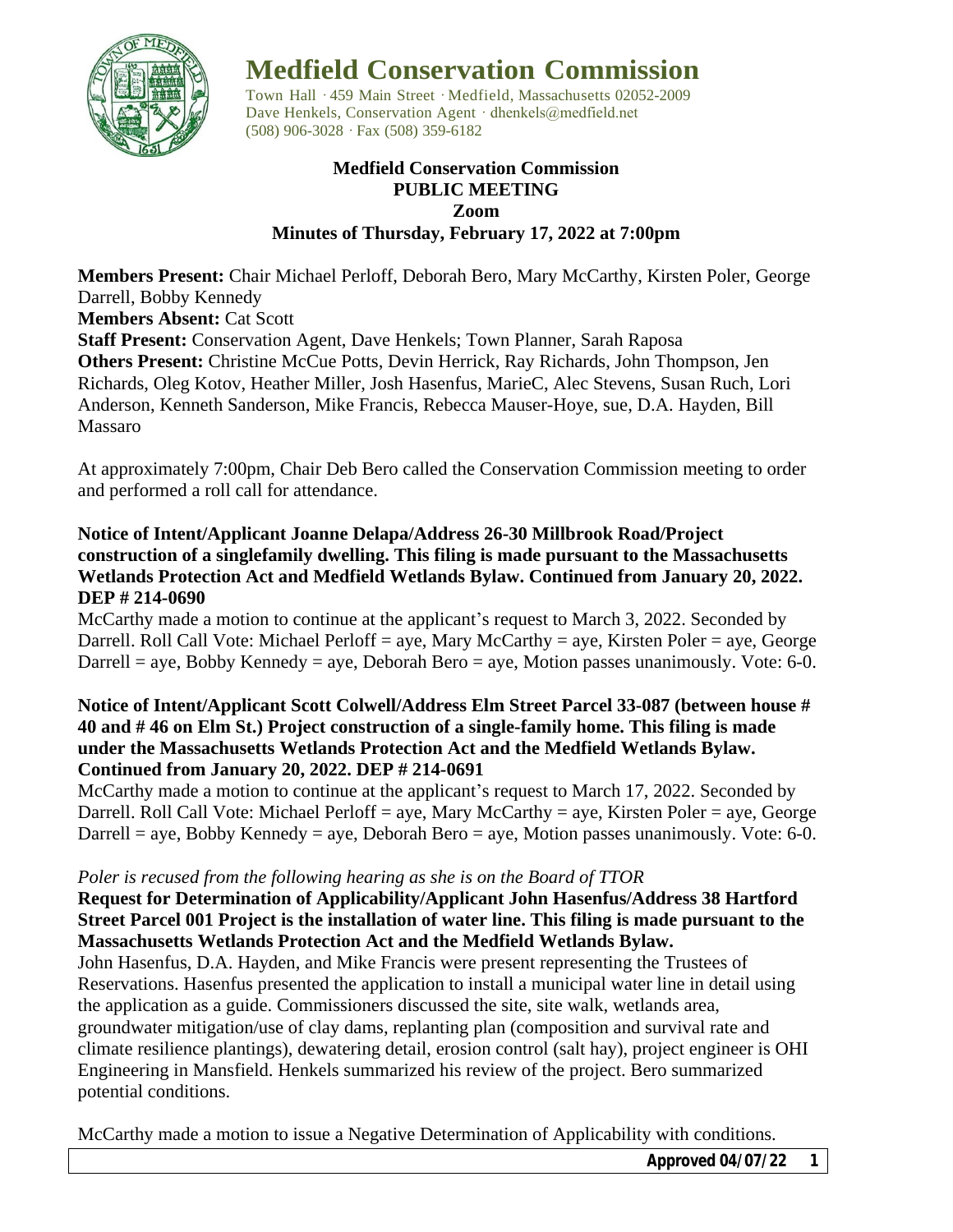Seconded by Kennedy. Roll Call Vote: Michael Perloff = aye, Mary McCarthy = aye, George Darrell = aye, Bobby Kennedy = aye, Deborah Bero = aye, Motion passes unanimously. Vote: 5-0. *(Kirsten Poler = recused) Poler returned to the Commission*

Kennedy reminded the TTOR folks that it is time to check their beaver deceivers.

## **Amended Order of Conditions/Applicant James A. Stevens/Address 86 Philip Street, Medfield, MA. Parcel 010/ Request to remove trees and minor repairs on existing structures. DEP #214-0671**

Applicant "Alec" Stevens summarized and history of the property: 2019 NOI for removal of trees (removed in 2020 and additional trees as needed ie Norway Maple, additional maple, two ash trees) for dam safety), nuisance weed pond treatment (treatment in 2021and ongoing), and structural repairs as needed to the two mill outbuildings over the dam (no repairs yet, but anticipates roof and side shingle, sheathing, brickwork, and repointing stonework on the dam). He further summarized the process of the Dam Safety Assessment process (to be completed by Pare in Spring 2020) and anticipated work to be performed. Commissioners commended Stevens' commitment to the ecology of the site. Perloff noted the placement of equipment and storage of materials. McCarthy queried the original OOC re structure repairs. Bero indicated this application is covered by the original NOI as the OOC didn't specify particular trees so these proposed trees are covered. Henkels noted the current OOC expires Feb 2023. Discussion of extension (to be made for additional extensions; Henkels to verify requirements (in writing, length of extension(s), cap of extensions, bylaw issues). Additional amendments may be required by the Pare report. No action is necessary by the Commission at this time.

## **Administration**

**Presentation: Medfield State Hospital Invasive Species Management Plan/ Weston and Sampson (W&S)** Devin Herrick (Wetland Scientist, W&S), Susan Ruch (Director of Environmental Services, DCAMM), Rebecca Mauser-Hoye (Project Manager, W&S) Herrick provide background on the project and noted the invasive species observations (purple loosestrife, phragmites, reed canary grass and described the proposed management plan for each species. She described hand pulling, cut and wipe treatment, herbicide chemical treatments. Seeking approval under condition #82 of the current OOC (perpetuity). She discussed organic herbicides as not suitable for killing these plants. Commission discussion. Herrick confirmed they are only managing invasives within the two specified  $10x10'$  plots, except a patch of phragmites nearing the monitoring plots. Perloff asked about the purple loosestrife beetle control. Herrick indicated that the purple loosestrife is only individual stems not stands. No potential invasives have been observed. Perloff proposed the monitoring condition. Herrick further described the science of the chemical breakdown and removal processes.

Bero notes that the two main issues are 1) science and 2) procedural. McCarthy requested clarification from Herrick on the monitoring plots. The monitoring condition for a peer review consultant was further discussed and recommended by Bero. She also noted that the OOC is expired and no one had requested an extension, the monitoring that was required by the order conditions was not performed in timely fashion, and the goal of achieving a Certificate of Compliance is also untimely.

Mauser-Hoye spoke to CEI's involvement in 2014-2015 for construction and a period of monitoring. It was unclear to her what happened to CEI and the rest of the monitoring, other than substantial DCAMM staff turnover. Ruch confirmed the personnel changes and noted DCAMM seeks to be a good partner going forward. Bero read the language of Condition #37 into the record